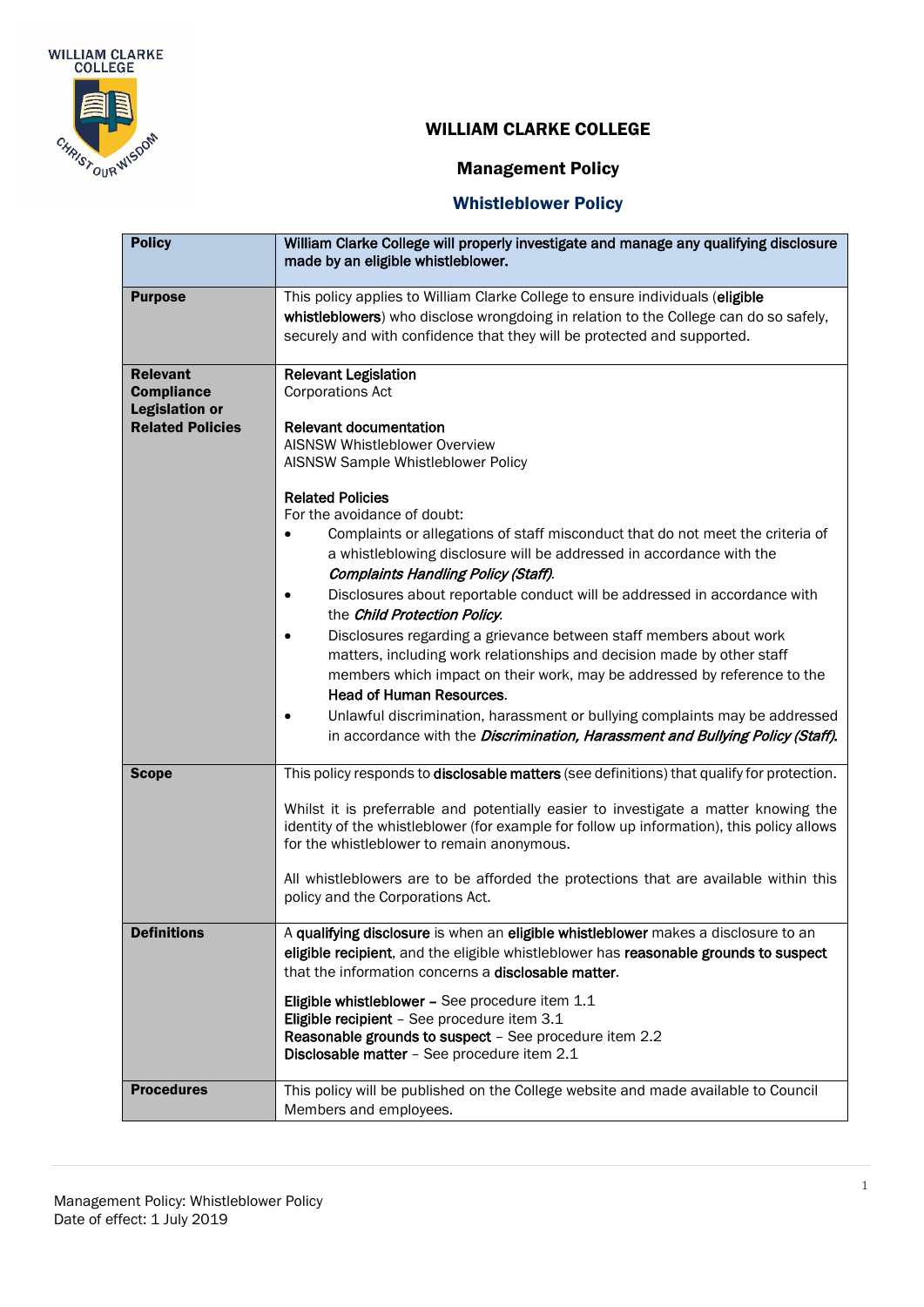

#### Management Policy

| 1.<br>Who can make a qualifying disclosure?                                                                                                                                                                                                                                                                                                                                                                                                                                                                                                                                                                                   |
|-------------------------------------------------------------------------------------------------------------------------------------------------------------------------------------------------------------------------------------------------------------------------------------------------------------------------------------------------------------------------------------------------------------------------------------------------------------------------------------------------------------------------------------------------------------------------------------------------------------------------------|
| 1.1 Eligible whistleblowers                                                                                                                                                                                                                                                                                                                                                                                                                                                                                                                                                                                                   |
| An eligible whistleblower is an individual who is or has been any of the following,<br>in relation to the College:<br>a Council Member;<br>an employee;<br>a person who supplies goods or services (paid or unpaid);<br>an employee of a person who supplies goods or services (paid or unpaid);<br>a relative or dependent (or dependents of a spouse) of any individual<br>described above.                                                                                                                                                                                                                                 |
| 1.2 Anonymous disclosures                                                                                                                                                                                                                                                                                                                                                                                                                                                                                                                                                                                                     |
| A disclosure can be made anonymously and still be protected under the<br>Corporations Act. A discloser can choose to remain anonymous while making a<br>disclosure, over the course of the investigation and after the investigation is<br>finalised.                                                                                                                                                                                                                                                                                                                                                                         |
| However, this may make it difficult to investigate the reported matter. The<br>College therefore encourages disclosers to provide their names.                                                                                                                                                                                                                                                                                                                                                                                                                                                                                |
| If a discloser wishes to disclose anonymously, the discloser should provide<br>sufficient information to allow the matter to be properly investigated. The<br>College encourages the discloser to provide an anonymous email address<br>through which additional questions can be asked and information provided. It<br>will also allow the College to report the progress of the investigation to the<br>discloser, as appropriate.                                                                                                                                                                                          |
| 2.<br>Disclosable matters that qualify for protection                                                                                                                                                                                                                                                                                                                                                                                                                                                                                                                                                                         |
| 2.1 Disclosable matters                                                                                                                                                                                                                                                                                                                                                                                                                                                                                                                                                                                                       |
| A disclosable matter is a disclosure of information where the eligible<br>whistleblower has reasonable grounds to suspect that the information relating<br>to the College concerns:<br>misconduct;<br>an improper state of affairs or circumstances;<br>illegal activity (including conduct of officers and employees) - meaning<br>$\bullet$<br>activity in breach of the Corporations Act, or an offence against any law of<br>the Commonwealth punishable by imprisonment of 12 months or more; or<br>conduct (including conduct of officers and employees) that represents a<br>danger to the public or financial system. |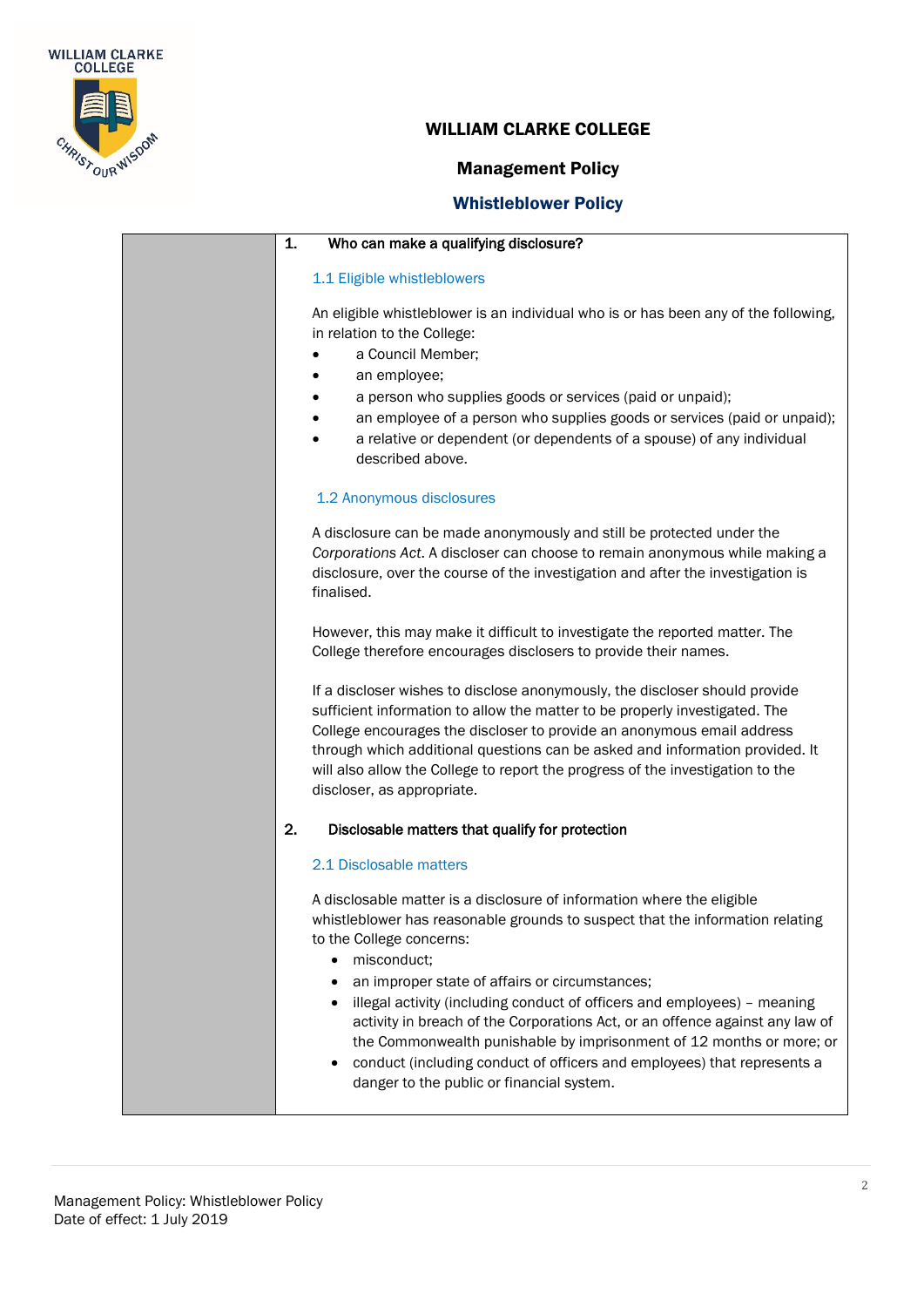

## Management Policy

| This may include any conduct in relation to the operation of the College that<br>involves:<br>fraudulent activity;<br>$\bullet$<br>negligence;<br>٠<br>unlawful or corrupt use of College funds;<br>$\bullet$                                                                                         |
|-------------------------------------------------------------------------------------------------------------------------------------------------------------------------------------------------------------------------------------------------------------------------------------------------------|
| breach of duty;<br>$\bullet$                                                                                                                                                                                                                                                                          |
| improper accounting or financial reporting practices;<br>٠<br>systemic practices that pose a serious risk to the health and safety of any<br>person on College premises or during College activities.                                                                                                 |
| If a disclosure is not about a disclosable matter, it will not qualify for<br>whistleblower protection under the Corporations Act.                                                                                                                                                                    |
| 2.2 Reasonable grounds to suspect                                                                                                                                                                                                                                                                     |
| Whether a discloser would have 'reasonable grounds to suspect' is based on the<br>reasonableness of the reasons for the discloser's suspicion, having regard to all<br>the circumstances when considered objectively.                                                                                 |
| If a disclosure is made without 'reasonable grounds to suspect', the disclosure<br>will not be a qualifying disclosure and the discloser will not have the protections<br>provided for under this policy and the Corporations Act. Any deliberate false<br>reporting will be regarded very seriously. |
| A discloser can still qualify for protection even if their disclosure turns out to be<br>incorrect.                                                                                                                                                                                                   |
| 2.3 Personal work-related grievances                                                                                                                                                                                                                                                                  |
| Generally, disclosures that concern personal work-related grievances do not<br>qualify for protection.                                                                                                                                                                                                |
| A disclosure will concern a personal work-related grievance of the discloser if the<br>information:                                                                                                                                                                                                   |
| concerns a grievance about any matter in relation to the discloser's<br>employment, or former employment, having or tending to have<br>implications for the discloser personally; and                                                                                                                 |
| does not have significant implications for the College that do not relate<br>the discloser; and                                                                                                                                                                                                       |
| does not concern conduct that is:                                                                                                                                                                                                                                                                     |
| an alleged contravention of the Corporations Act and specified<br>$\circ$                                                                                                                                                                                                                             |
| financial services laws; or<br>an offence against another law of the Commonwealth, which is<br>$\circ$                                                                                                                                                                                                |
| punishable by imprisonment of 12 months or more; or                                                                                                                                                                                                                                                   |
| a danger to the public or financial system.<br>O                                                                                                                                                                                                                                                      |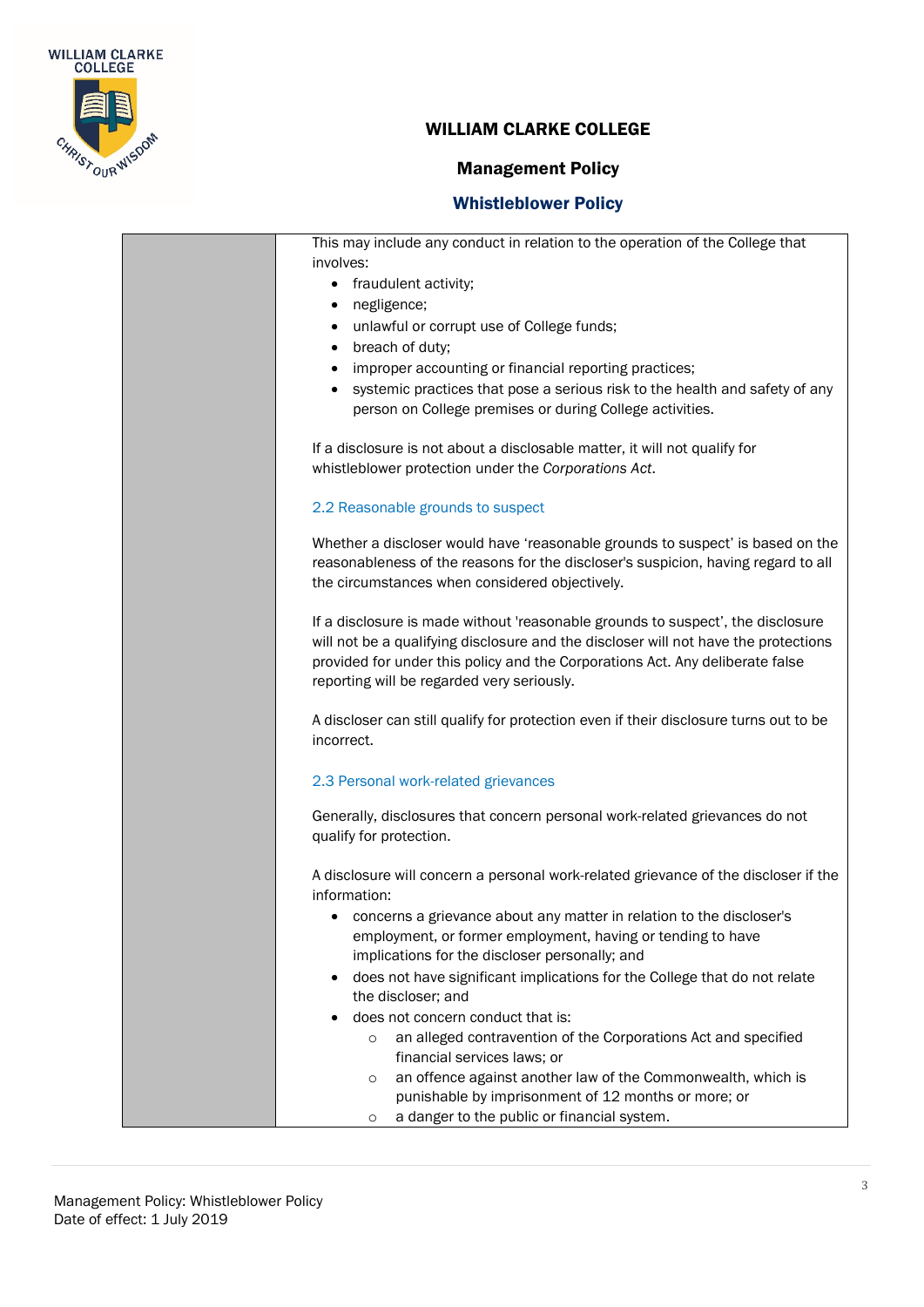

٦

### WILLIAM CLARKE COLLEGE

## Management Policy

| Examples of disclosures regarding personal work-related grievances that may<br>not qualify for protection include:<br>an interpersonal conflict between the discloser and another employee;<br>a decision relating to the engagement, transfer or promotion of the<br>discloser;<br>a decision relating to the terms and conditions of engagement of the<br>discloser;<br>a decision to suspend or terminate the engagement of the discloser, or<br>otherwise discipline the discloser.<br>These matters will be addressed in accordance with the College's other policies<br>as outlined in the Related Policies section above.<br>A personal work-related grievance may still qualify for protection if:<br>it includes information about misconduct, or information about<br>$\bullet$<br>misconduct includes or is accompanied by a personal work-related<br>grievance (mixed report);<br>the entity has breached employment or other laws punishable by<br>imprisonment for a period of 12 months or more, engaged in conduct that<br>represents a danger to the public, or the disclosure relates to information<br>that suggests misconduct beyond the discloser's personal circumstances;<br>the discloser suffers from or is threatened with detriment for making a<br>disclosure; or<br>the discloser seeks legal advice or legal representation about the<br>$\bullet$<br>operation of the whistleblower protections under the Corporations Act |
|------------------------------------------------------------------------------------------------------------------------------------------------------------------------------------------------------------------------------------------------------------------------------------------------------------------------------------------------------------------------------------------------------------------------------------------------------------------------------------------------------------------------------------------------------------------------------------------------------------------------------------------------------------------------------------------------------------------------------------------------------------------------------------------------------------------------------------------------------------------------------------------------------------------------------------------------------------------------------------------------------------------------------------------------------------------------------------------------------------------------------------------------------------------------------------------------------------------------------------------------------------------------------------------------------------------------------------------------------------------------------------------------------------------------------------------------------------|
| 3.<br>Who can receive a qualifying disclosure?                                                                                                                                                                                                                                                                                                                                                                                                                                                                                                                                                                                                                                                                                                                                                                                                                                                                                                                                                                                                                                                                                                                                                                                                                                                                                                                                                                                                             |
| 3.1 Eligible recipients<br>An eligible recipient is an individual who occupies any of the following roles, in<br>relation to the College:<br>a Council Member or a member of the College Executive;<br>an auditor, or member of an audit team of the College;                                                                                                                                                                                                                                                                                                                                                                                                                                                                                                                                                                                                                                                                                                                                                                                                                                                                                                                                                                                                                                                                                                                                                                                              |
| 3.2 Making a qualifying disclosure<br>While an eligible whistleblower can make a disclosure directly to any eligible<br>recipient, the College encourages them to make a disclosure in writing to the<br>Headmaster, via email at headmaster@wcc.nsw.edu.au.                                                                                                                                                                                                                                                                                                                                                                                                                                                                                                                                                                                                                                                                                                                                                                                                                                                                                                                                                                                                                                                                                                                                                                                               |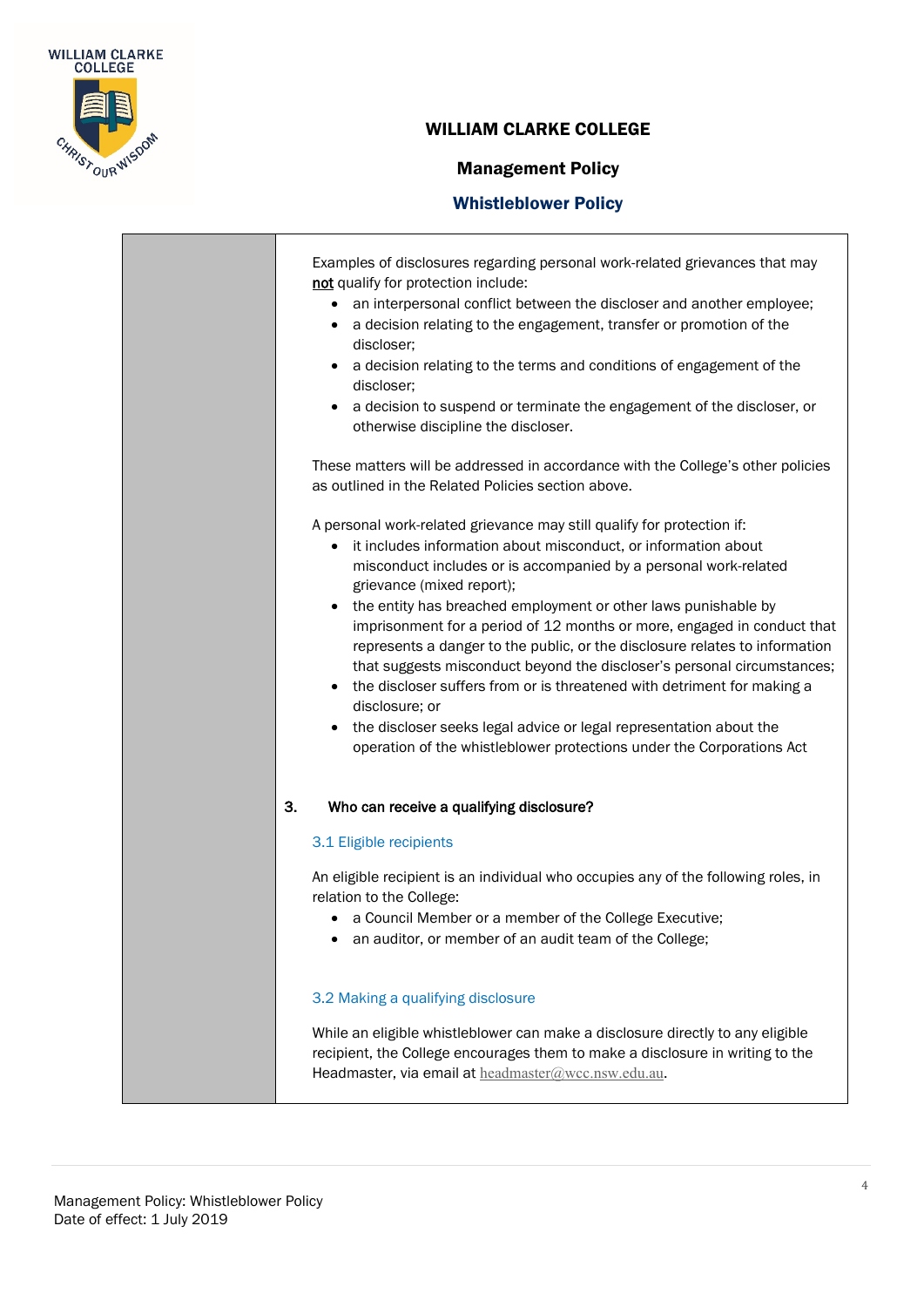

#### Management Policy

#### Whistleblower Policy

If it is not appropriate for the disclosure to be made to the Headmaster, the eligible whistleblower is encouraged to make the disclosure, in writing, to the Business Manager, via the link/form on the College Website or the Connect Portal (for those who have access to the portal) or [whistleblower@wcc.nsw.edu.au](mailto:whistleblower@wcc.nsw.edu.au).

Where a disclosure is made to an eligible recipient who is not the Headmaster, then subject to the confidentiality protections set out at Section 5 below, it will generally be passed onto the Headmaster and dealt with in accordance with Section 4 below.

If an eligible whistleblower wishes to obtain additional information about whistleblowing procedures and protections before formally making their disclosure, they can contact the Business Manager or an independent legal advisor.

#### 3.3 External disclosures

Disclosures may also qualify for protection if they are made to ASIC, APRA or a prescribed Commonwealth authority, or if an eligible whistleblower makes a disclosure to a legal practitioner to obtain advice about the operation of the whistleblower provisions.

Eligible whistleblowers who make a 'public interest disclosure' or an 'emergency disclosure' also qualify for protection.

#### 3.4 Public interest disclosures

An eligible whistleblower can disclose to a member of Parliament or a journalist only if the information has been previously disclosed to ASIC, APRA or a prescribed Commonwealth authority, and:

- at least 90 days has passed since the eligible whistleblower made the first disclosure to ASIC, APRA or a prescribed Commonwealth authority; and
- the eligible whistleblower does not have reasonable grounds to believe action is being, or has been, taken to address the information in the disclosure; and
- the eligible whistleblower has reasonable grounds to believe that making a further disclosure of the information would be in the public interest; and
- before making the disclosure, the eligible whistleblower gives written notice to the original recipient that includes sufficient information to identify the previous disclosure and states that they intend to make a public interest disclosure; and
- the extent of information disclosed is no greater than necessary to inform the recipient of the disclosable matter.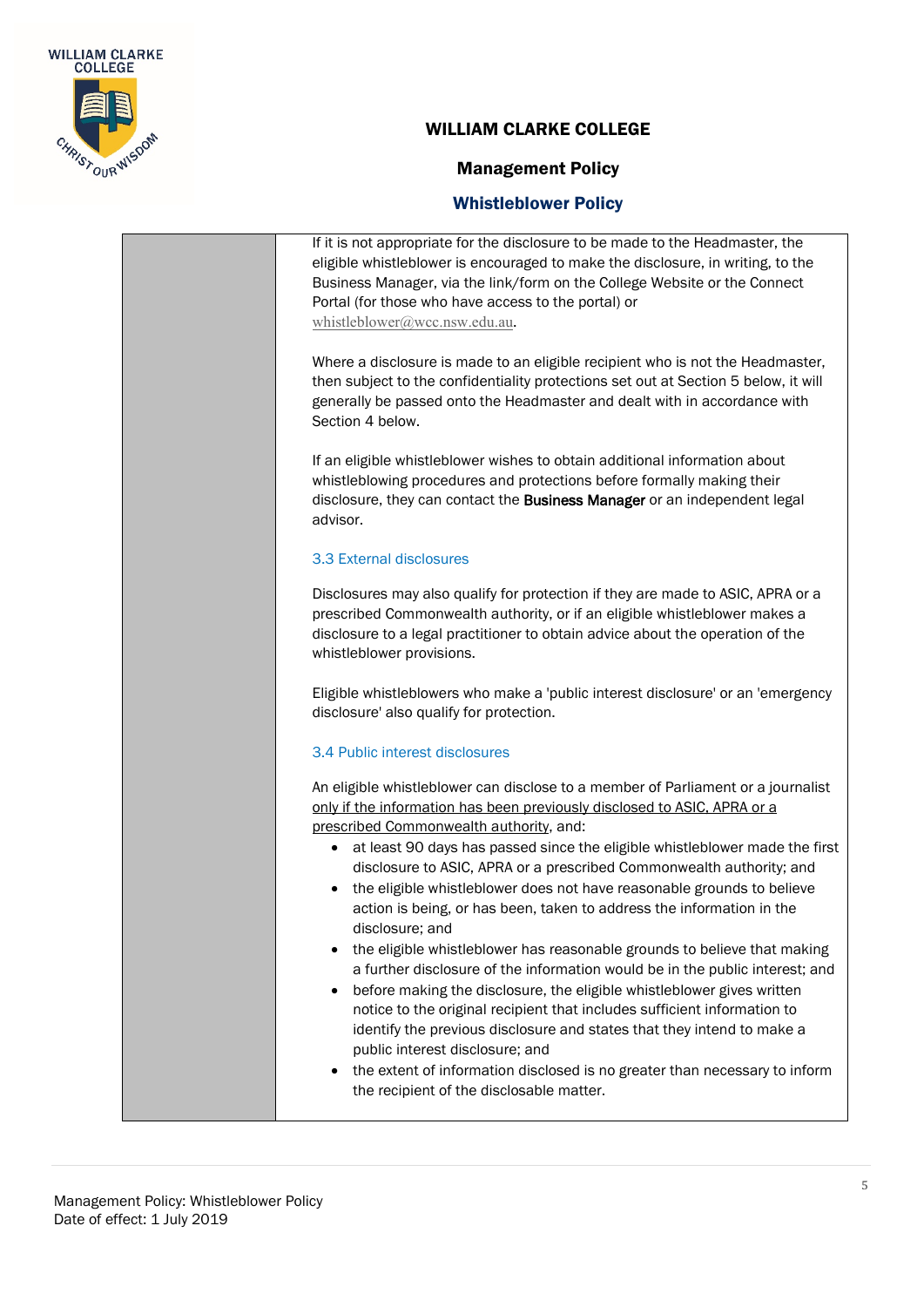

#### Management Policy

#### Whistleblower Policy

An eligible whistleblower may wish to consider obtaining independent legal advice before making a public interest disclosure. 3.5 Emergency disclosures An eligible whistleblower can disclose to a member of Parliament or a journalist only if the information has been previously disclosed to ASIC, APRA or a prescribed Commonwealth authority, and : • the eligible whistleblower has reasonable grounds to believe that the information concerns a substantial and imminent danger to the health or safety of one or more persons or to the natural environment; and • before making the disclosure, the eligible whistleblower gives written notice to the original recipient that includes sufficient information to identify the previous disclosure and states that they intend to make an emergency disclosure; and • the disclosure of information is no greater than necessary to inform the recipient of the substantial and imminent danger. An eligible whistleblower may wish to consider obtaining independent legal advice before making an emergency disclosure. 4. Investigating a qualifying disclosure 4.1 Receiving a disclosure Upon receiving a disclosure, the recipient (generally the Business Manager) will assess the disclosure to determine whether it qualifies for protection under the *Corporations Act* and is to be managed in accordance with this policy (qualifying disclosure) or the disclosure concerns matters that should managed in accordance with other related policies (see Related Policies section). 4.2 Investigating a qualifying disclosure The College will acknowledge receipt of a disclosure within a reasonable period, assuming the 'eligible whistleblower' can be contacted (including through anonymous channels). The College will assess disclosures to determine whether: • they fall within the Whistleblower Protection Scheme; and • an investigation is required – and if so, how that investigation should be carried out. Generally, if an investigation is required, the College will determine: • the nature and scope of the investigation; • who should lead the investigation – including whether an external investigation is appropriate;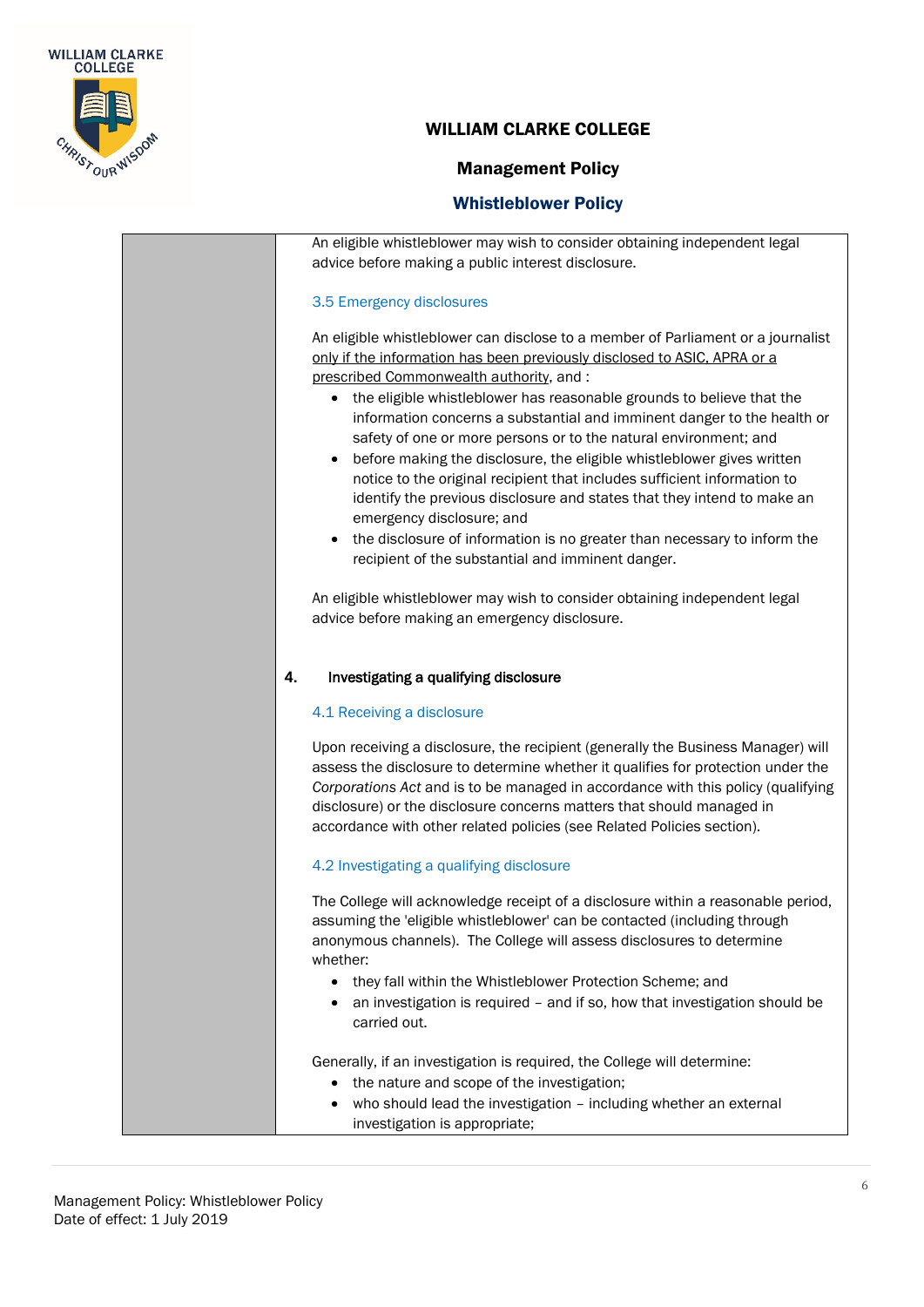

п

### WILLIAM CLARKE COLLEGE

## Management Policy

| the nature of any technical, financial or legal advice that may be required<br>to support the investigation; and<br>the anticipated timeframe for the investigation. Each investigation will be<br>different which will impact the applicable timeframe. However, the<br>College's intent is to complete an investigation as soon as practicable.                                                                                                                                                                                                |
|--------------------------------------------------------------------------------------------------------------------------------------------------------------------------------------------------------------------------------------------------------------------------------------------------------------------------------------------------------------------------------------------------------------------------------------------------------------------------------------------------------------------------------------------------|
| Where practicable, the College will keep the eligible whistleblower informed of<br>the steps taken or to be taken (or if no action is to be taken, the reason for this),<br>and provide appropriate updates, including about the completion of any<br>investigation. However, the extent of the information provided, or whether it will<br>be provided at all, will be subject to applicable confidentiality considerations,<br>legal obligations and any other factors the College considers relevant in the<br>particular situation.          |
| The College may not be able to undertake an investigation, or provide<br>information about the process etc, if it is not able to contact the eligible<br>whistleblower, for example, if a disclosure is made anonymously and has not<br>provided a means of contact.                                                                                                                                                                                                                                                                             |
| Where practicable, whistleblowers will receive updates about when the<br>investigation has begun, while the investigation is in progress and after the<br>investigation has been finalised. The frequency and timeframe of any updates<br>may vary depending on the nature of the disclosure. The College will also have<br>regard to confidentiality considerations when providing updates.                                                                                                                                                     |
| 4.3 Fair treatment of employees mentioned in disclosures                                                                                                                                                                                                                                                                                                                                                                                                                                                                                         |
| The College will take steps to ensure the fair treatment of employees who are<br>mentioned in a disclosure that qualifies for protection:<br>disclosures will be handled confidentially, when it is practical and<br>$\bullet$<br>appropriate in the circumstances;<br>when an investigation needs to be undertaken, the process will be<br>$\bullet$<br>objective and fair;<br>employees about whom disclosures are made will generally be given an<br>opportunity to respond to the relevant allegations made in the qualifying<br>disclosure. |
| The College's employee assistance program (EAP) services will be available to<br>employees affected by the disclosure, should they require that support.                                                                                                                                                                                                                                                                                                                                                                                         |
| The College will document the steps of the investigation and the findings from<br>the investigation and report those findings to those responsible in the College.<br>The method for documenting and reporting the findings will depend on the                                                                                                                                                                                                                                                                                                   |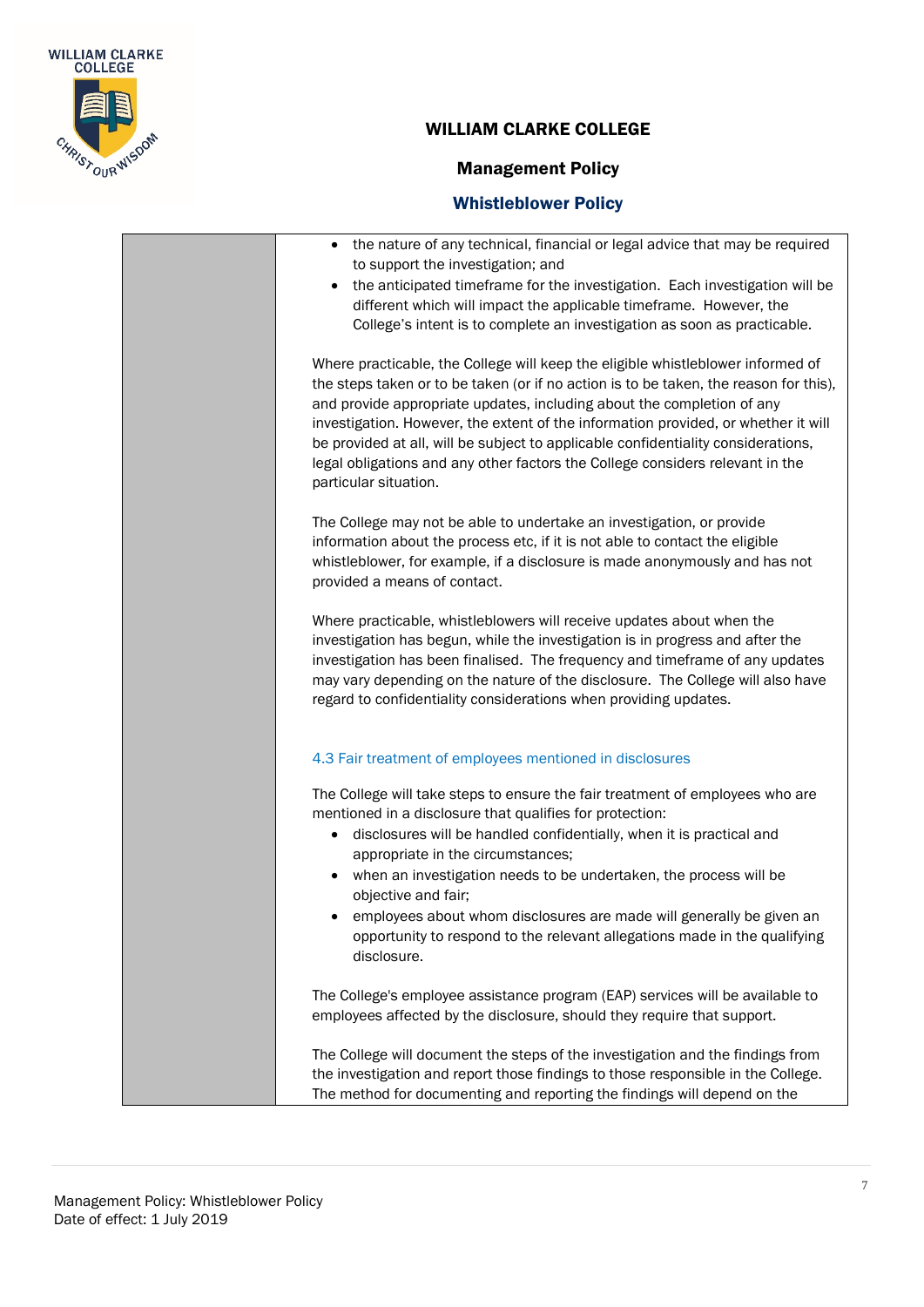

## Management Policy

|    | nature of the disclosure. There may be circumstances where it may not be<br>appropriate to provide details of the outcome to the discloser.                                                                                                                                                                                                          |
|----|------------------------------------------------------------------------------------------------------------------------------------------------------------------------------------------------------------------------------------------------------------------------------------------------------------------------------------------------------|
| 5. | <b>Confidentiality and records</b>                                                                                                                                                                                                                                                                                                                   |
|    | Under the Corporations Act, the identity of the discloser of a qualifying disclosure<br>and information which is likely to lead to the identification of the discloser must<br>be kept confidential.                                                                                                                                                 |
|    | Exceptions to this are disclosures to ASIC, the Australian Federal Police, a legal<br>practitioner for the purpose of obtaining advice about the application of the<br>whistleblower protections or made with the consent of the discloser.                                                                                                          |
|    | If a disclosure involves an issue which the College is required to report, the<br>College may not be able to maintain the confidentiality of the identity of the<br>disclosure. This disclosure could include NSW Police, the NSW Office of the<br>Children's Guardian, NSW Education Standards Authority or the NSW<br>Department of Education.     |
|    | It is also permissible to disclose information which could lead to the<br>identification of the discloser if the disclosure is reasonably necessary for the<br>purpose of investigating the matter, if all reasonable steps are taken to reduce<br>the risk that the discloser will be identified as a result of the information being<br>disclosed. |
|    | Breach of these confidentiality protections regarding the discloser's identity and<br>information likely to lead to the identification of the discloser is a criminal<br>offence and may be the subject of criminal, civil and disciplinary proceedings.                                                                                             |
|    | Confidentiality will be observed in relation to handling and storing records.                                                                                                                                                                                                                                                                        |
| 6. | Whistleblower protections and support                                                                                                                                                                                                                                                                                                                |
|    | Confidentiality                                                                                                                                                                                                                                                                                                                                      |
|    | Eligible whistleblowers making a qualifying disclosure are protected by the<br>requirement that their identity, and information that may lead to their<br>identification, should be kept confidential, subject to relevant exceptions as set<br>out in section 5 above.                                                                              |
|    | The College will protect an eligible whistleblower's identity by appropriately<br>redacting documents and referring to the whistleblower in gender-neutral terms.<br>It will also secure all documents and communicate them in a way that will<br>maintain confidentiality.                                                                          |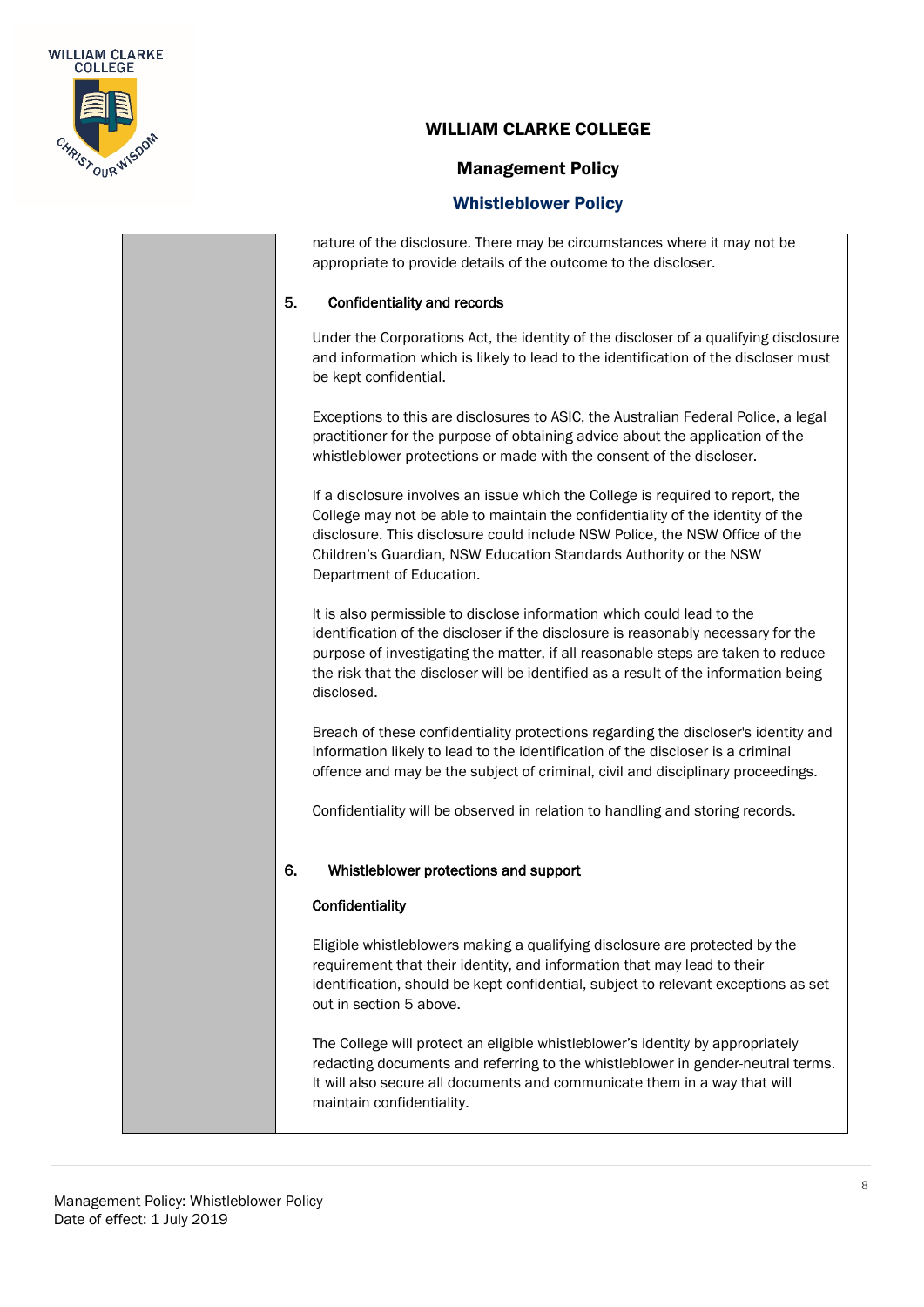

#### Management Policy

#### Whistleblower Policy

#### Immunity

Eligible whistleblowers making a qualifying disclosure cannot be subject to any civil, criminal or administrative liability (including disciplinary action) for making the disclosure. No contractual or other remedy or right may be enforced or exercised against the person on the basis of the disclosure.

Whistleblowers who make some types of qualifying disclosures (generally external to the College) are also provided immunities to ensure that information they disclose is not admissible in evidence against them in criminal proceedings or in proceedings for the imposition of a penalty, other than proceedings in respect of the falsity of the information.

These immunities do not prevent an eligible whistleblower being subject to criminal, civil or other liability for conduct that is revealed by the whistleblower, only that the information the person has disclosed is not admissible in certain proceedings against them.

#### **Detriment**

Eligible whistleblowers are also protected from victimisation - suffering any detriment by reason of the qualifying disclosure. It is unlawful for a person to engage in conduct against another person that causes, or will cause detriment, where the person believes or suspects that the other person or a third person made, may have made, proposes to make or could make a qualifying disclosure.

Threats of detriment are also unlawful.

Detriment has a very broad meaning and includes dismissal of an employee, injuring an employee in their employment, alteration of an employee's position or duties to their disadvantage; discrimination between an employee and other employees; victimisation of a dependent of the discloser, harassment or intimidation of a person or harm or injury to a person, including psychological harassment; damage to a person's property, reputation or business or financial position.

If an eligible whistleblower believes they are being subjected to a detriment or a threat of detriment, this should immediately be reported in writing to the Headmaster, via email at [headmaster@wcc.nsw.edu.au](mailto:headmaster@wcc.nsw.edu.au)

If it is not appropriate for the report to be made to the Headmaster, the eligible whistleblower should report the matter, in writing, to the Chair of Council, via email at [chairman@wcc.nsw.edu.au](mailto:chairman@wcc.nsw.edu.au).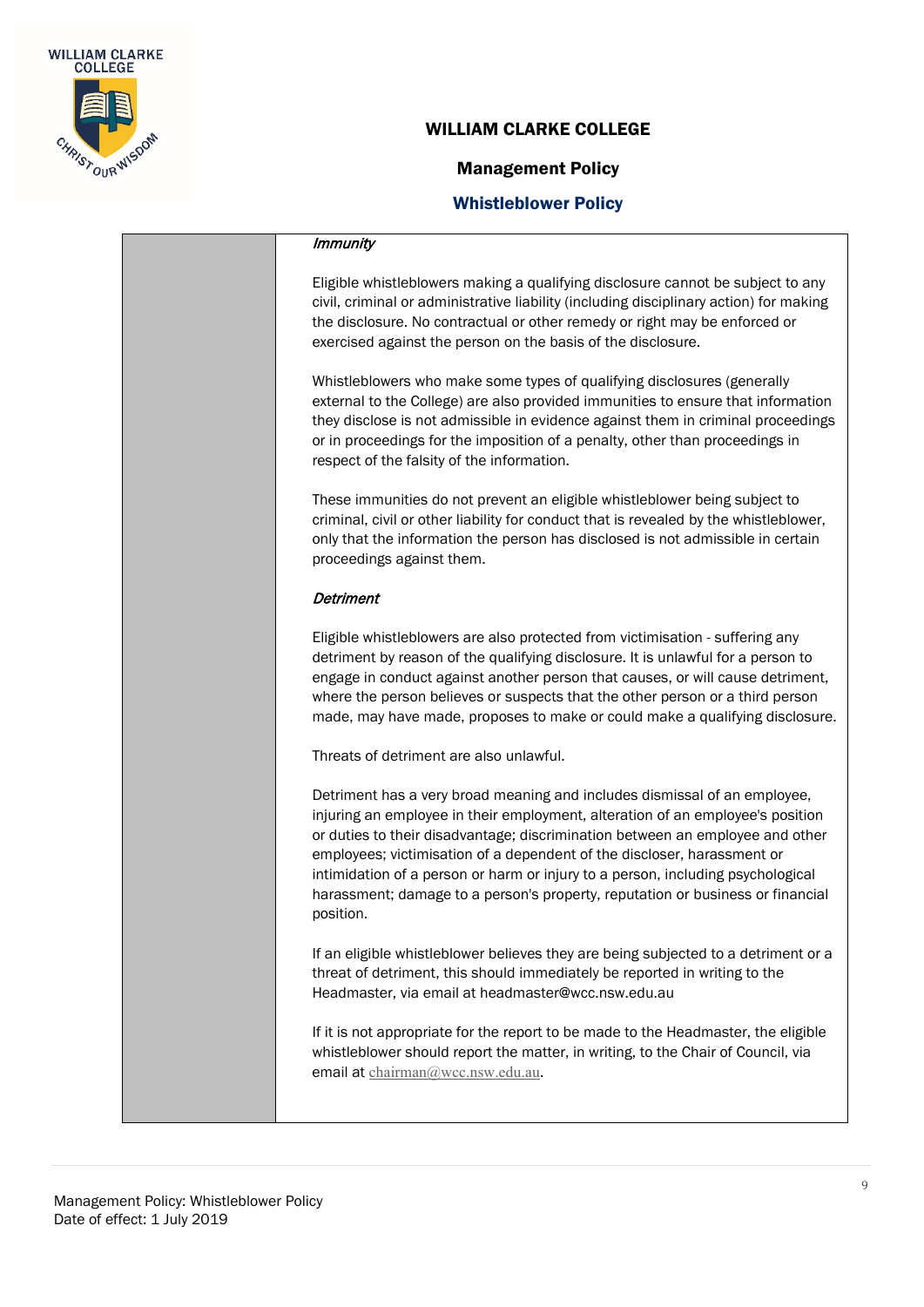

### Management Policy

| The College may also consider a range of other matters to protect an eligible<br>whistleblower from the risk of suffering detriment and to ensure fair treatment<br>of individuals mentioned in a disclosure. Steps it will take to help achieve this<br>may include: |
|-----------------------------------------------------------------------------------------------------------------------------------------------------------------------------------------------------------------------------------------------------------------------|
| 1. assessing whether anyone may have a motive to cause detriment-                                                                                                                                                                                                     |
| information could be gathered from an eligible whistleblower about:                                                                                                                                                                                                   |
| the risk of their identity becoming known;<br>$\circ$                                                                                                                                                                                                                 |
| who they fear might cause detriment to them;<br>$\circ$<br>whether there are any existing conflicts or problems in the                                                                                                                                                |
| $\circ$<br>workplace; and                                                                                                                                                                                                                                             |
| whether there have already been threats to cause detriment.<br>$\circ$                                                                                                                                                                                                |
| 2. analysing and evaluating the likelihood of each risk and evaluating the                                                                                                                                                                                            |
| severity of the consequences;                                                                                                                                                                                                                                         |
| 3. developing and implementing strategies to prevent or contain the risks-                                                                                                                                                                                            |
| for anonymous disclosures, and assessing whether the discloser's identity                                                                                                                                                                                             |
| can be readily identified or may become apparent during an investigation;                                                                                                                                                                                             |
| 4. monitoring and reassessing the risk of detriment where required - the                                                                                                                                                                                              |
| risk of detriment may increase or change as an investigation progresses,<br>and even after an investigation is finalised;                                                                                                                                             |
| 5. taking steps to ensure that:                                                                                                                                                                                                                                       |
| disclosures will be handled confidentially, when it is practical and<br>$\circ$                                                                                                                                                                                       |
| appropriate in the circumstances;                                                                                                                                                                                                                                     |
| each disclosure will be assessed and may be the subject of an<br>$\circ$                                                                                                                                                                                              |
| investigation;                                                                                                                                                                                                                                                        |
| the objective of an investigation is to determine whether there is<br>$\circ$                                                                                                                                                                                         |
| enough evidence to substantiate or refute the matters disclosed.                                                                                                                                                                                                      |
| The College's employee assistance program (EAP) services will be available to                                                                                                                                                                                         |
| eligible whistleblowers who are employees, should they require that support. If a                                                                                                                                                                                     |
| whistleblower who is not an employee wishes to obtain support, such as                                                                                                                                                                                                |
| counselling or other professional support, they should contact the Head of                                                                                                                                                                                            |
| Human Resources, Lynden Lemsing.                                                                                                                                                                                                                                      |
| Remedies available to an eligible whistleblower for being subjected to detriment<br>could include:                                                                                                                                                                    |
| compensation<br>$\bullet$                                                                                                                                                                                                                                             |
| injunctions and apologies                                                                                                                                                                                                                                             |
|                                                                                                                                                                                                                                                                       |
| • reinstatement of a person whose employment is terminated                                                                                                                                                                                                            |
| exemplary damages                                                                                                                                                                                                                                                     |
| Schools and individuals may face significant civil and criminal penalties for                                                                                                                                                                                         |
| failing to comply with confidentiality and detrimental conduct provisions.                                                                                                                                                                                            |
| 7.<br>Contact                                                                                                                                                                                                                                                         |
| If you have any queries about this policy, you should contact the Business                                                                                                                                                                                            |
| Manager for advice.                                                                                                                                                                                                                                                   |